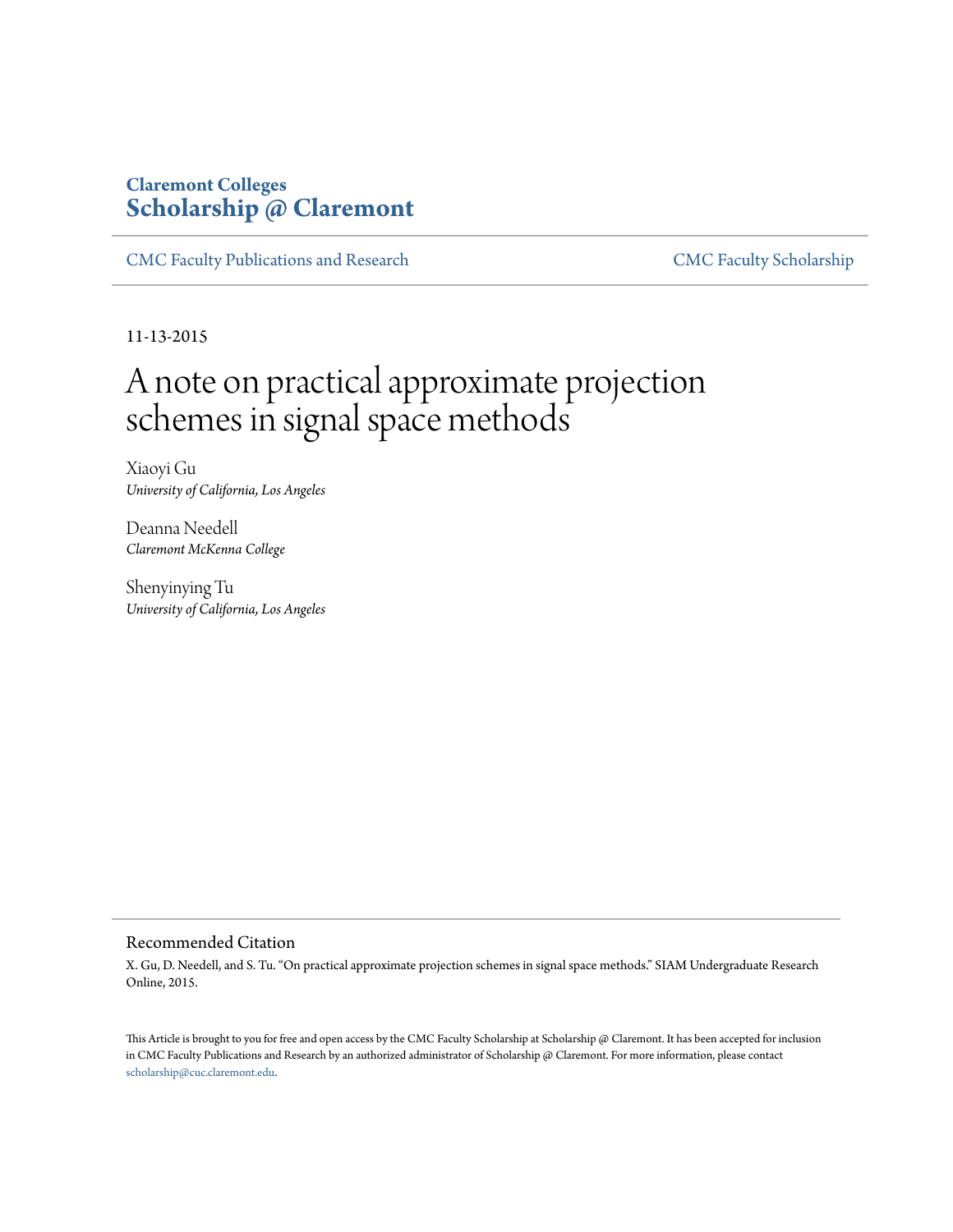# <span id="page-1-0"></span>A note on practical approximate projection schemes in signal space methods

Xiaoyi Gu, Deanna Needell and Shenyinying Tu <sup>∗</sup>

November 13, 2015

#### **Abstract**

Compressive sensing (CS) is a new technology which allows the acquisition of signals directly in compressed form, using far fewer measurements than traditional theory dictates. Recently, many socalled *signal space* methods have been developed to extend this body of work to signals sparse in arbitrary dictionaries rather than orthonormal bases. In doing so, CS can be utilized in a much broader array of practical settings. Often, such approaches often rely on the ability to optimally project a signal onto a small number of dictionary atoms. Such optimal, or even approximate, projections have been difficult to derive theoretically. Nonetheless, it has been observed experimentally that conventional CS approaches can be used for such projections, and still provide accurate signal recovery. In this letter, we summarize the empirical evidence and clearly demonstrate for what signal types certain CS methods may be used as approximate projections. In addition, we provide theoretical guarantees for such methods for certain sparse signal structures. Our theoretical results match those observed in experimental studies, and we thus establish both experimentally and theoretically that these CS methods can be used in this context.

# **1 Introduction**

Compressive sensing (CS) addresses some drawbacks of traditional signal acquisition by suggesting that a signal may be acquired directly in compressed form, and often with far less samples than previously thought. The key assumption behind this methodology is that signals of interest are *sparse* or nearly sparse. Typically, this notion can be quantified by assuming that the signal  $x \in \mathbb{C}^n$  can be represented as  $x = D\alpha$  where  $\alpha$  is sparse ( $\|\alpha\|_0 := |\text{supp}(\alpha)| = s \ll n$ ) and *D* is an orthonormal basis called the sparsifying basis. For example, if *D* is a wavelet basis, most natural images are considered sparse in that basis. However, in many practical applications, the sparsifying basis is not orthonormal but instead a redundant, highly overcomplete frame. In this setting, most classical CS approaches break down, and new technologies are needed to address this practical issue. Recently, both optimization based and greedy methods have begun to be developed; however, many of these approaches rely on the existence of approximately optimal projections to project signals onto sparse subspaces of the frame. Empirical evidence has suggested that classical CS methods can be used for such projections, but these results have lacked theoretical support.

The mathematical formulation of the CS problem can be described as follows. Denote the signal of interest by  $x \in \mathbb{C}^n$ . The measurement vector  $y \in \mathbb{C}^m$  is obtained using the measurement matrix  $A \in$  $\mathbb{C}^{m \times n}$  (where  $m \ll n$ ) and written  $y = Ax + e$ , where  $e \in \mathbb{C}^m$  is additive noise. The sparsity condition on the signal  $x$  is that  $x = D\alpha$ , for some coefficient vector  $\alpha \in \mathbb{C}^d$  with  $\|\alpha\|_0 \le k \ll n$ , yielding a *k*-sparse representation of the signal *x* with respect to the dictionary  $D \in \mathbb{C}^{n \times d}$  ( $n \le d$ ).

<sup>∗</sup>This work was supported by NSF grant DMS-1045536, NSF CAREER grant #1348721, and the Alfred P. Sloan Fellowship.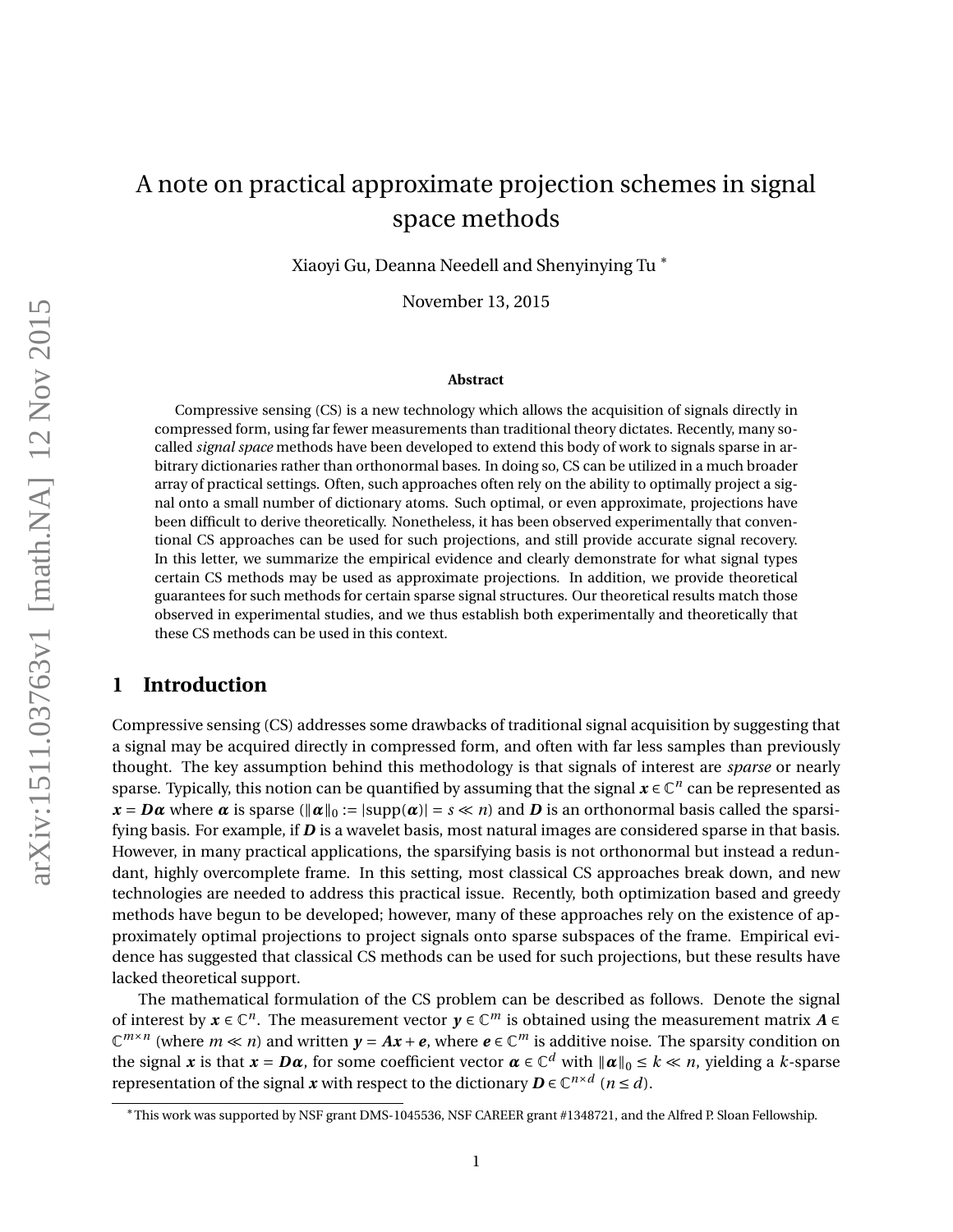In the simplest classical CS setting, the sparsifying basis *D* is just the identity matrix. In this setting, it is clear that as long as the meausurement matrix *A* is one-to-one on *k*-sparse vectors, then one can recover a *k*-sparse vector *x* from its noiseless measurements  $y = Ax$  by searching for the sparsest vector among all those that match the measurements  $y$ . This  $\ell_0$ -minimization problem of course is NP-hard in general [\[Mut05\]](#page-12-0), but motivates the seminal work of Candès, Romberg and Tao [\[CT05,](#page-11-0) [CRT06\]](#page-11-1) which shows that a sparse vector  $\boldsymbol{x}$  can also be recovered using the relaxed  $\ell_1$ -minimization method, under a slightly stricter assumption on the matrix *A*. Candès and Tao [\[CT05\]](#page-11-0) introduce the Restricted Isometry Property (RIP) which asks that *A* satisfy the following for a constant  $\delta_k \in (0,1)$ :

$$
(1 - \delta_k) \|x\|_2^2 \le \|Ax\|_2^2 \le (1 + \delta_k) \|x\|_2^2 \quad \text{for all } x \text{ with } \|x\|_0 \le k. \tag{1.0.1}
$$

<span id="page-2-1"></span>Fortunately, it is now well-known that many classes of randomly constructed measurement matrices satisfy this condition. For example, if the entries of *A* are drawn from a subgaussian distribution and  $m \geq C k / \log(n)$ , then *A* satisfies the RIP with high probability [\[CRVT05,](#page-11-2) [RV08\]](#page-12-1). Analogous results hold for subsampled Discrete Fourier Transform (DFT) matrices and others with a fast-multiply [\[RV08,](#page-12-1) [RRT12\]](#page-12-2). Under the assumption of the RIP, the  $\ell_1$ -minimization problem is guaranteed to robustly reconstruct a *k*-sparse signal *x* from its noisy measurements  $y = Ax + e$ . Greedy methods such as OMP [\[TG07,](#page-12-3) [Zha11\]](#page-12-4), ROMP [\[NV07\]](#page-12-5), CoSaMP [\[NT09\]](#page-12-6), and IHT [\[BD09\]](#page-11-3), which aim to identify the signal support iteratively, also provide robust reconstruction guarantees in this setting. We refer the reader to the above references for details about each of the algorithmic guarantees.

### **2 Signal Space Methods**

The above mentioned CS methods provide rigorous reconstruction guarantees when the signal of interest *x* is sparse in an orthonormal basis. Indeed, if we write  $x = D\alpha$  for some sparse coefficient vector *α*, these approaches aim at recovering the representation *α*. When *D* is orthonormal, this of course translates robustly to the recovery of the actual signal *x*. However, a vast array of signals in practice are compressible not in an orthonormal basis but in some highly overcomplete dictionary such as an oversampled DFT, Gabor frame, or many of the redundant dictionaries used in signal and image processing. Due to the effect of redundancy, these classical approaches fail both theoretically and empirically when *D* is no longer orthonormal.

To address this issue, a recent surge of work has been focused on so-called *signal space* methods. Two models to capture sparsity in an overcomplete frame have been studied; the synthesis sparsity model asserts that  $\mathbf{x} = \mathbf{D}\mathbf{\alpha}$  for some sparse representation  $\alpha$ , as discussed above. The analysis sparsity or *cosparsity* model instead captures the sparsity in the analysis coefficients  $D^*x$  [\[NDEG13,](#page-12-7) [GNE](#page-12-8)<sup>+</sup>14, [Fou\]](#page-11-4). We utilize the synthesis sparsity model in this work, and refer the reader to aforementioned references for a description of some alternatives.

In [\[DW12,](#page-11-5) [DNW12\]](#page-11-6), Davenport et. al. introduce and analyze a greedy method called Signal Space CoSaMP (SSCoSaMP). SSCoSaMP is an adaptation of the CoSaMP method designed to recover the signal *x* when *D* is an overcomplete frame. Rather than assuming the classical RIP, they instead utilize a generalization of this property called the *D*-RIP, introduced in [\[CENR10\]](#page-11-7). In contrast to other CS algorithms, SSCoSaMP employs a "signal-focused" approach, aimed at determining the signal *x* directly rather than its (non-unique) coefficient vector  $\alpha$ . The method is described by the pseudo-code given in Algorithm [1.](#page-1-0) Here and throughout, we denote the range of a matrix  $D$  by  $\mathcal{R}(D)$ .

The identification step in SSCoSaMP requires finding the best *k*-sparse representation of a vector *z* in the dictionary *D*:

<span id="page-2-0"></span>
$$
\Omega_{\text{opt}} := \underset{\Lambda:|\Lambda|=k}{\text{argmin}} \|z - \mathcal{P}_{\Lambda} z\|_2,\tag{2.0.2}
$$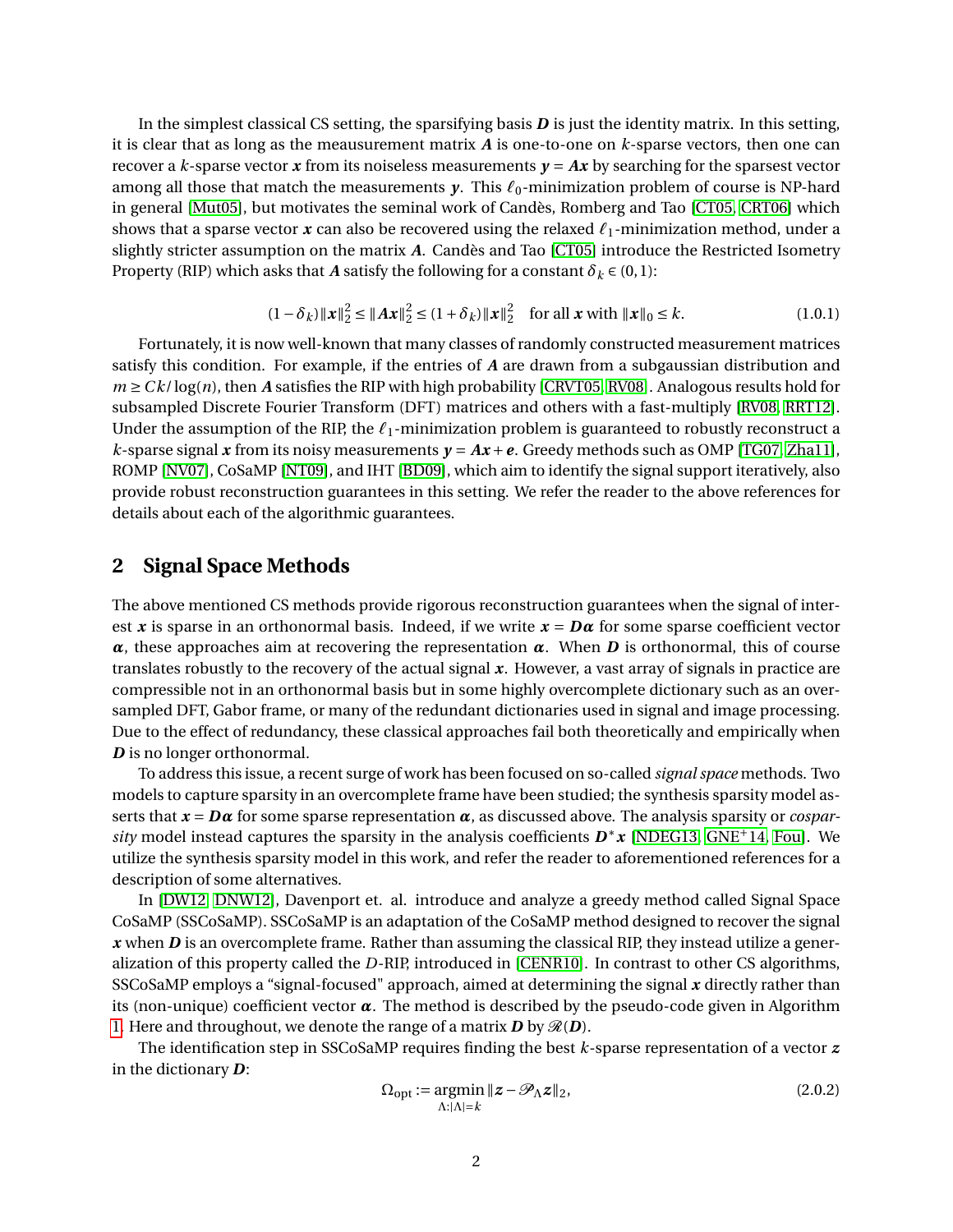where here and throughout  $\mathcal{P}_\Lambda$  denotes the projection onto the span of the columns of *D* indexed by Λ. This problem is itself reminiscent of the classical CS problem; one wishes to recover a sparse representation from an underdetermined linear system. Thus, such an endeavor in general is itself an NP-hard problem. Therefore, we relax this problem and instead ask for a *near-optimal* approxima-tion [\[DNW12,](#page-11-6) [GN15\]](#page-12-9), writing  $\mathscr{S}_D(w,k)$  to denote the *k*-sparse approximation to *w* in *D*. Because of its similarity to the classical CS problem, one might think to use a classical CS approach to solve this sub-problem. Of course, for typical redundant frames, the RIP will not be in force, and classical results would not suggest accurate recovery. Nonetheless, SSCoSaMP is surprisingly able to accurately recover signals even when *D* is highly overcomplete, when using a classical CS algorithm like OMP, CoSaMP or  $\ell_1$ -minimization for the near-optimal projection  $\mathscr{S}_{\mathbf{D}}$ .

Even more interesting is that the behavior of SSCoSaMP varies significantly depending on both the approximate projection used, and the structure of the sparse signal *x*. This was originally noted in the experiments of [\[DNW12\]](#page-11-6), which we demonstrate again here in Figure [1](#page-4-0) as in [\[GGK](#page-12-10)+14]. Here and throughout this paper, the algorithm in parentheses following "SSCoSaMP" is the algorithm used for the approximate projection  $\mathscr{S}_D$  in the identify and prune steps. As is shown, when the support of the signal x is clustered together, the CoSaMP method as an approximate projection yields accurate recovery whereas  $\ell_1$ -minimization and OMP do not perform well at all. On the other hand, when the signal support has adequate separation, the exact opposite behavior is seen. This observation led to a recent work which empirically investigated this behavior, cataloging how various approximate projection methods behave for various signal types  $[GGK^+14]$  $[GGK^+14]$ .

**Algorithm 1** Signal-Space CoSaMP (SSCoSaMP)

```
Input: A, D, y, k, stopping criterion
Initialize: r = \gamma, x_0 = 0, \ell = 0, \Gamma = \varnothingwhile not converged do
       Proxy:<br>Identify:
                                          ∗
r
       Identify: \Omega = \mathscr{S}_{\mathbf{D}}(\tilde{\mathbf{v}}, 2k)<br>Merge: T = \Omega \cup \GammaT = Ω ∪ ΓUpdate: \widetilde{\boldsymbol{w}} = \arg\min_{z} ||\boldsymbol{y} - \boldsymbol{A}z||_2 \text{ s.t. } z \in \mathcal{R}(\boldsymbol{D}_T)Prune: \Gamma = \mathscr{S}_D(\widetilde{\boldsymbol{w}}, k)x_{\ell+1} = \mathscr{P}_{\Gamma} \widetilde{w}r = y - Ax_{\ell+1}\ell = \ell + 1end while
Output: \hat{x} = x_\ell
```
#### **2.1 Contribution**

As observed in Figure [1](#page-4-0) and in more detail in [\[GGK](#page-12-10)<sup>+</sup>14], the accuracy of SSCoSaMP depends on both the approximate projection and the structure of the signal. In addition, none of the approximate projections simultaneously work well for both signal types (however, see [\[GE13,](#page-12-11)  $GGK^+14$ ] for hybrid algorithms that are accurate for wider variety of signal structures). The discrepancy between the theoretical guarantees for classical CS approaches and the empirical behavior of such methods as approximate projections motivates the work of this note. Here, we provide an analysis of two of the classical approaches which provably show that for certain signal structures, these methods can be used as accurate approximate projections and thus can be utilized in SSCoSaMP for efficient signal recovery. We believe our analysis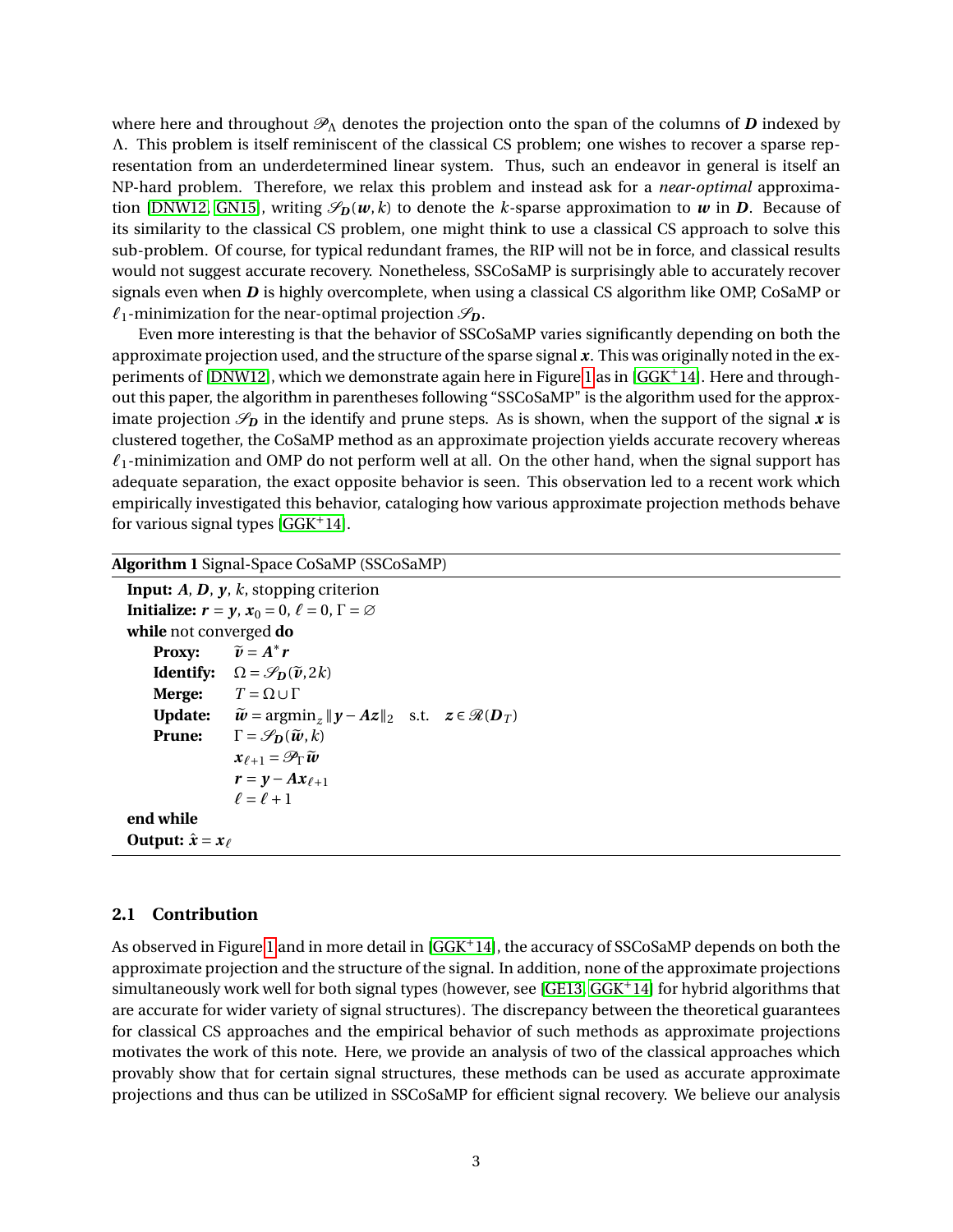<span id="page-4-0"></span>

Figure 1: From [\[GGK](#page-12-10)<sup>+</sup>14]. Percent of perfect recovery (we define perfect recovery as signal to noise ratio 20log( $\|\mathbf{x}\|_2/\|\mathbf{x}-\hat{\mathbf{x}}\|_2$ ) greater than 100db) out of 100 trials for different SSCoSaMP variants when the nonzero entries in *α* are clustered together (left) and when the nonzero entries in *α* are well-separated (right). Here, *k* = 8, *n* = 256, *d* = 1024, the dictionary *D* ∈ C *n*×*d* is a 4× overcomplete DFT and *A* ∈ R *m*×*n* is a Gaussian matrix.

furthers the understanding of the behavior of such methods, which is interesting in its own right as well as in the context of signal space methods.

## **3 Analytical Justification**

Recall that [\(2.0.2\)](#page-2-0) is NP-hard because it requires examining all *k* combinations of the columns of *D*. A concession one makes is to instead look for a near-optimal projection, as used in Algorithm [1.](#page-1-0) It has been shown [\[GN15\]](#page-12-9) that as long as the near optimal projection is good enough, i.e.,

$$
\|\mathcal{P}_{\mathcal{S}_D(x,k)}x - x\|_2 \le C \|\mathcal{P}_{\Lambda}x - x\|_2 \quad \text{and} \quad \|\mathcal{P}_{\mathcal{S}_D(x,k)}x\|_2 \ge C \|\mathcal{P}_{\Lambda}x\|_2 \tag{3.0.1}
$$

for all x and suitable constants c and C (and where  $\mathcal{P}_\Lambda$  denotes the optimal projection), then SSCoSaMP provides accurate recovery of the signal. Although there do exist such projections for well behaved dictionaries *D*, for truly redundant dictionaries such projections are not known to exist. Nonetheless, empirical studies [\[DNW12\]](#page-11-6) using traditional compressed sensing algorithms for these projections showed that in certain cases SSCoSaMP using these projections still yields accurate recovery. In this section we build on state of the art results in compressed sensing to provide theoretical justification for this behav-ior; motivated by Fig. [1,](#page-4-0) we examine the case when  $SSCoSaMP(\ell_1)$  and  $SSCoSaMP(OMP)$  are applied to well-separated signals. We assume here that the dictionary **D** is an overcomplete discrete Fourier matrix (DFT); results for similar dictionaries follow analogously.

#### **3.1 SSCoSaMP(OMP)**

<span id="page-4-1"></span>Numerical experiments conducted on SSCoSaMP(OMP) suggest that when the sparse vector *α* in *x* = *Dα* is well-separated, SSCoSaMP(OMP) gives accurate recovery of the signal *x*. We thus seek theoretical backing for the use of OMP as an approximate projection within SSCoSaMP in this scenario. First, suppose the signal  $x$  has a  $k$ -sparse representation in the  $n \times d$  matrix  $\Phi$ ,

$$
\mathbf{x} = \sum_{i \in \Omega_{\text{opt}}} \boldsymbol{\alpha}_i \boldsymbol{\varphi}_i \tag{3.1.1}
$$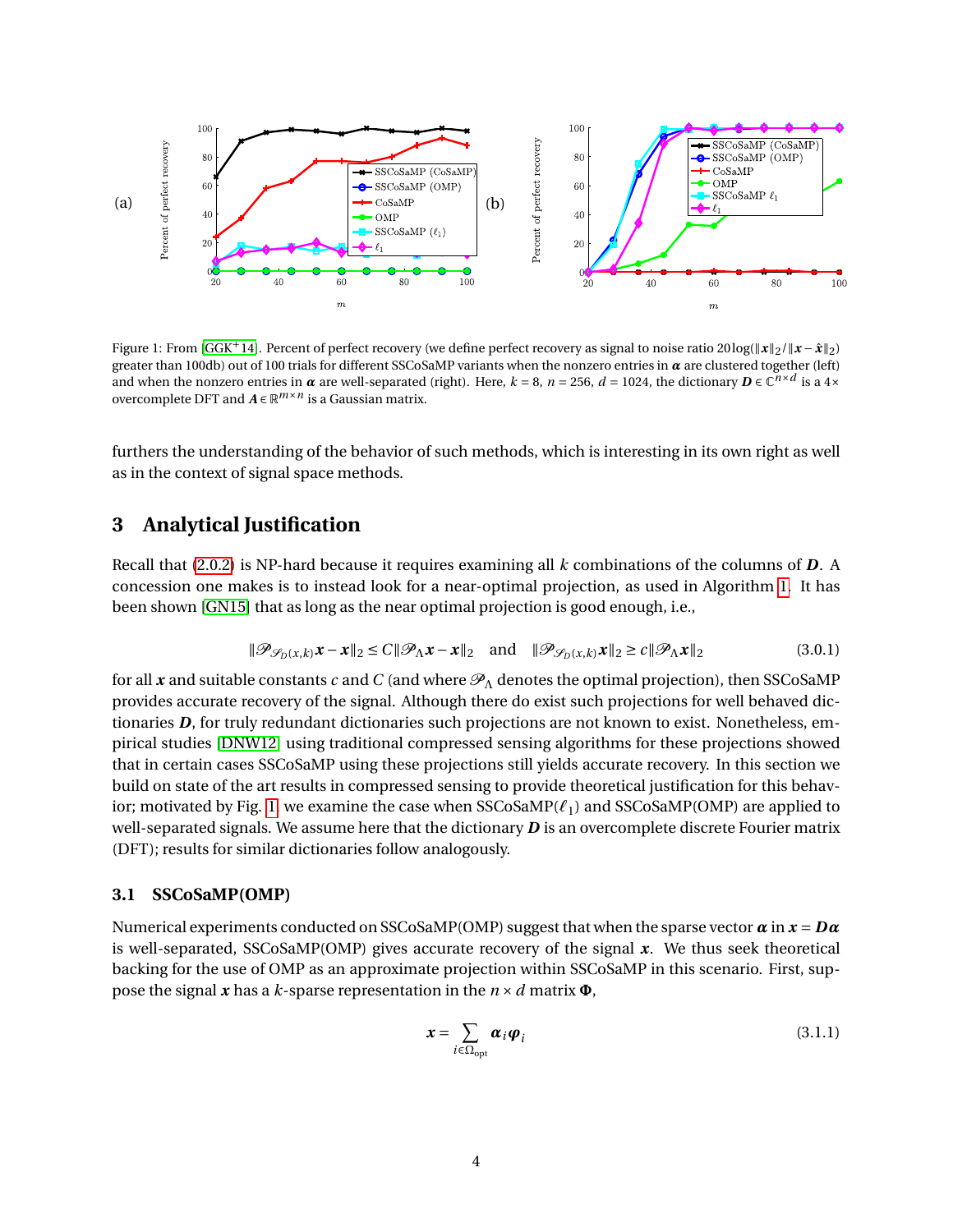where  $\Omega_{\rm opt}$  is an index set of size  $k$ , and  $\bm\varphi_i$  and  $\bm\alpha_i$  denote the  $i$ th column of  $\bm\Phi$  and element of  $\bm\alpha$ , respectively. Then we can extract the matrix  $\Phi_{\Omega_{opt}}$  from the dictionary  $\Phi$  whose columns are listed in  $\Omega_{opt}$ ,

$$
\mathbf{\Phi}_{\Omega_{\text{opt}}} = [\boldsymbol{\varphi}_{i_1} \ \boldsymbol{\varphi}_{i_2} \cdots \boldsymbol{\varphi}_{i_k}]_{i_1,\dots,i_k \in \Omega_{\text{opt}}}.
$$
\n(3.1.2)

Then the signal can be expressed as

$$
\mathbf{x} = \mathbf{\Phi}_{\Omega_{\text{opt}}} \boldsymbol{\alpha}_{\Omega_{\text{opt}}}.
$$
\n(3.1.3)

We will utilize the following established result of Cai and Wang [\[CW11\]](#page-11-8) that improves upon the seminal work of Gilbert and Tropp [\[TG07\]](#page-12-3). They prove a sufficient condition to accurately recover the signal from contaminated samples when **Φ** is sufficiently incoherent. Also see these works for a detailed description of OMP.

 ${\bf Proposition 3.1.}$  [\[CW11,](#page-11-8) Prop. 1] Let  $\Omega_{\rm opt}$  denote the support set of the signal  $\pmb\alpha$  , set  $M:=\max_{i\in\Omega_{\rm opt}^c}\|\pmb\Phi_{\Omega_i}^+$  $_{\Omega_{\rm opt}}^\dagger \boldsymbol{\phi}_i \Vert_1$  , *let*  $r_i$  *be the residual vector of OMP in the ith iteration, and let*  $\lambda_{min}$  *denote the minimal eigenvalue of the matrix*  $\Phi_{\Omega_{\text{opt}}}^{*}$ ,  $\Phi_{\Omega_{\text{opt}}}$ . Suppose  $\|e\|_2 \leq \varepsilon$  and  $M < 1$ . Then the OMP algorithm (with the stopping rule  $\|\mathbf{r}_i\|_2 \leq \varepsilon$ ) recovers  $\Omega_{\text{opt}}$  *exactly if all the nonzero coefficients*  $\boldsymbol{\alpha}_i$  *satisfy* 

$$
|\boldsymbol{\alpha}_i| \ge \frac{2\varepsilon}{(1 - M)\lambda_{\min}}\tag{3.1.4}
$$

In our setting,  $D = \Phi$  is not incoherent, but we want to show that when the support of  $\alpha$  is wellseparated, then  $\max_{i \in \Omega_{\rm opt}^c} \| \Phi_{\Omega_{\rm c}}^{\dagger} \|$  $\sum_{\Omega_{\rm opt}}^{\dagger} \boldsymbol{\phi}_i \|_1 \leq 1.$  From now on, we take  $\boldsymbol{D}$  to be an  $n \times d$   $(n \leq d)$  overcomplete DFT matrix (having unit-norm columns), but the technique can be extended to other overcomplete dictionaries. Recall that if *D* is an  $n \times d$  overcomplete DFT dictionary, then the entries of *D* obey (with our normalization):

$$
\mathbf{D}_{jk} = \frac{\omega^{jk}}{\sqrt{n}} \sum_{j=0,1,...n-1,k=0,1,...d-1} , \text{ where } \omega = e^{-\frac{2\pi i}{d}}.
$$
 (3.1.5)

We will first define a separation condition that will be needed to guarantee accurate recovery.

**Definition 3.2** (Well-separated). *We say that*  $\Omega_{\text{opt}}$  *is* well-separated *when*  $\mathbf{D}_{\Omega}^{*}$ Ωopt *D*Ωopt *is strictly diagonally dominant. Recall that we may define for a k* ×*k matrix J,*

$$
\Delta_i(\boldsymbol{J}) := \boldsymbol{J}_{ii} - \sum_{j \neq i} |\boldsymbol{J}_{ij}|,\tag{3.1.6}
$$

*and then say J is strictly diagonally dominant if*  $\Delta_i$  (*J*) > 0 *for*  $1 \le i \le k$ . We refer to a signal  $\alpha$  as well*separated when its support set*  $Ω<sub>opt</sub>$  *satisfies this property.* 

Note that once the minimum separation<sup>[1](#page-5-0)</sup> between any two non-zero elements of  $\alpha$ , denoted  $h_{\text{min}}$ , is large enough,  $\Omega_{opt}$  is well-separated. Indeed, this is easily due to the fact that the gram matrix of the dictionary *D* has quickly decaying off-diagonal terms (see Fig. [2\)](#page-6-0). We can quantify this notion by the following definition.

<span id="page-5-0"></span><sup>&</sup>lt;sup>1</sup>Note that we measure distance in the DFT dictionary cyclically, so that column *d* and column 1 are 1 column apart.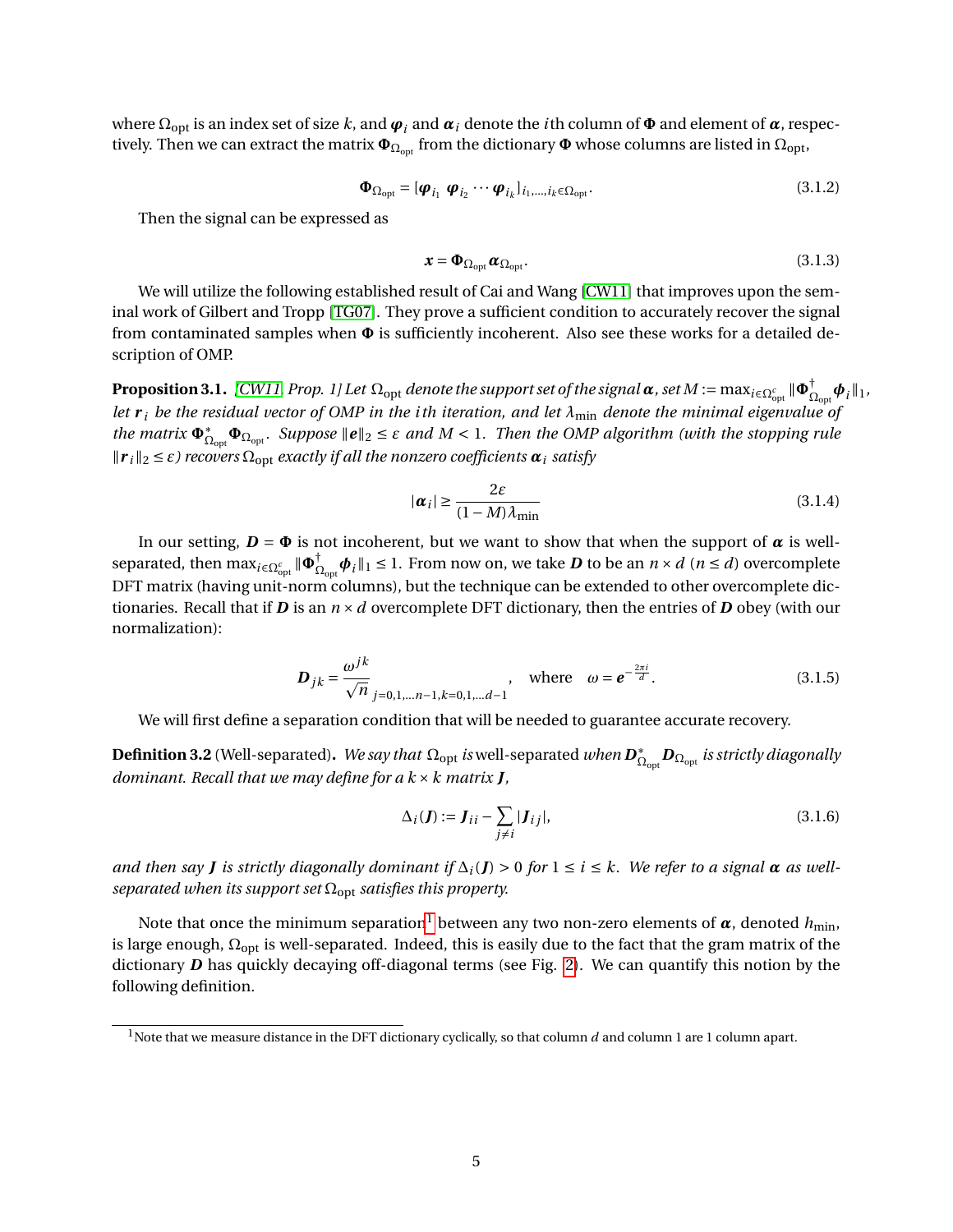<span id="page-6-0"></span>

Figure 2: Left: Magnitudes at center of gram matrix *D* <sup>∗</sup>*D*. Right: Magnitudes in center row.

**Definition 3.3** (Dominance factor). *For an n* × *d* DFT dictionary **D**, let  $\mathcal{S}_{k,h_{min}}$  denote the set of all support *sets*  $\Omega$  *of size k* that have a minimum separation of at least  $h_{\text{min}}$ *:* 

$$
\mathcal{S}_{k,h_{\min}} = \left\{ \Omega : |\Omega| = k, \max_{p,q \in \Omega, p > q} \min(p-q, d-p+q) \ge h_{\min} \right\}.
$$

*We define the* dominance factor  $\eta_{h_{\min},k}$  *as the worst possible sum of off diagonals*  $\sum_{q\neq p} |G_{pq}|$  *for*  $G =$  $D_{\Omega}^* D_{\Omega}$  *when*  $\Omega$  *has k entries and minimum separation h*<sub>min</sub>. That is,

<span id="page-6-2"></span>
$$
\eta_{h_{\min},k} := \max_{\Omega \in \mathcal{S}_{k,h_{\min}}} \max_{p \in \Omega} \sum_{q \in \Omega, q \neq p} |(\mathbf{D}^* \mathbf{D})_{pq}|.
$$
 (3.1.7)

*We can also use this quantity to bound the correlations between atoms in a support set and an outside atom. We may define*

<span id="page-6-3"></span>
$$
\eta'_{h_{\min},k} := \max_{\Omega \in \mathcal{S}_{k,h_{\min}}} \max_{p \notin \Omega} \sum_{q \in \Omega} |(\boldsymbol{D}^* \boldsymbol{D})_{pq}|.
$$
\n(3.1.8)

With this notation, one observes that for a fixed sparsity level *k*, if  $\eta_{h_{\min},k} < (D^*D)_{qq}$  (where with our normalization  $(D^*D)_{qq} = 1$ ) then any support set  $\Omega_{opt}$  of size *k* and minimum separation  $h_{min}$  is guaranteed to satisfy the well-separated condition. In this sense, utilizing these quantities will yield "worst-case" bounds, where we fix  $h_{\text{min}}$  and provide bounds for the worst possible support set. Our bounds will thus be highly pessimistic but can be presented in a more simple form, depending only on *h*<sub>min</sub>. We also remark that  $\eta_{h_{\min},k} \leq \eta'$ *h*<sub>min</sub>,*k* but that  $\eta_{h_{\min},k} \approx \eta'_{k}$  $h_{\min,k}$  as the redundancy in the dictionary grows large. Nonetheless, we treat these two quantities separately since for some dictionaries they may be significantly different.

Figure [3](#page-7-0) shows numerically how separated the support of the signal needs to be to satisfy the well-separated condition<sup>[2](#page-6-1)</sup>. This again confirms that as long as the minimum separation  $h_{\min}$  is large enough, the well-separated property holds. Of course note that this computation verifies the minimum separation required for the *worst case* support with that separation, whereas there may be many other support sets with smaller minimum separation which still guarantee the well-separated property. Nonetheless, we will continue to utilize this quantity to bound the performance of OMP so that we may state the results only in terms of the separation  $h_{\text{min}}$ .

We also plot a (crude) upper bound<sup>[3](#page-7-1)</sup> on *η'*  $\mathcal{U}_{h_{\min},k}$  in Figure [3.](#page-7-0) We will see later that we also want this quantity to be smaller than one.

Finally, we will utilize the following lemma, which bounds the restricted isometry constant when the signal has a well-separated support  $\Omega_{\text{opt}}$ .

<span id="page-6-4"></span><span id="page-6-1"></span><sup>&</sup>lt;sup>2</sup>To obtain a crude upper bound on  $η_{h_{min},k}$  we simply assume that  $Ω_{opt}$  contains equally separated non-zero elements, a distance  $h_{\text{min}}$  apart and sum the coherence between those atoms and the worst off-support column. For that reason, when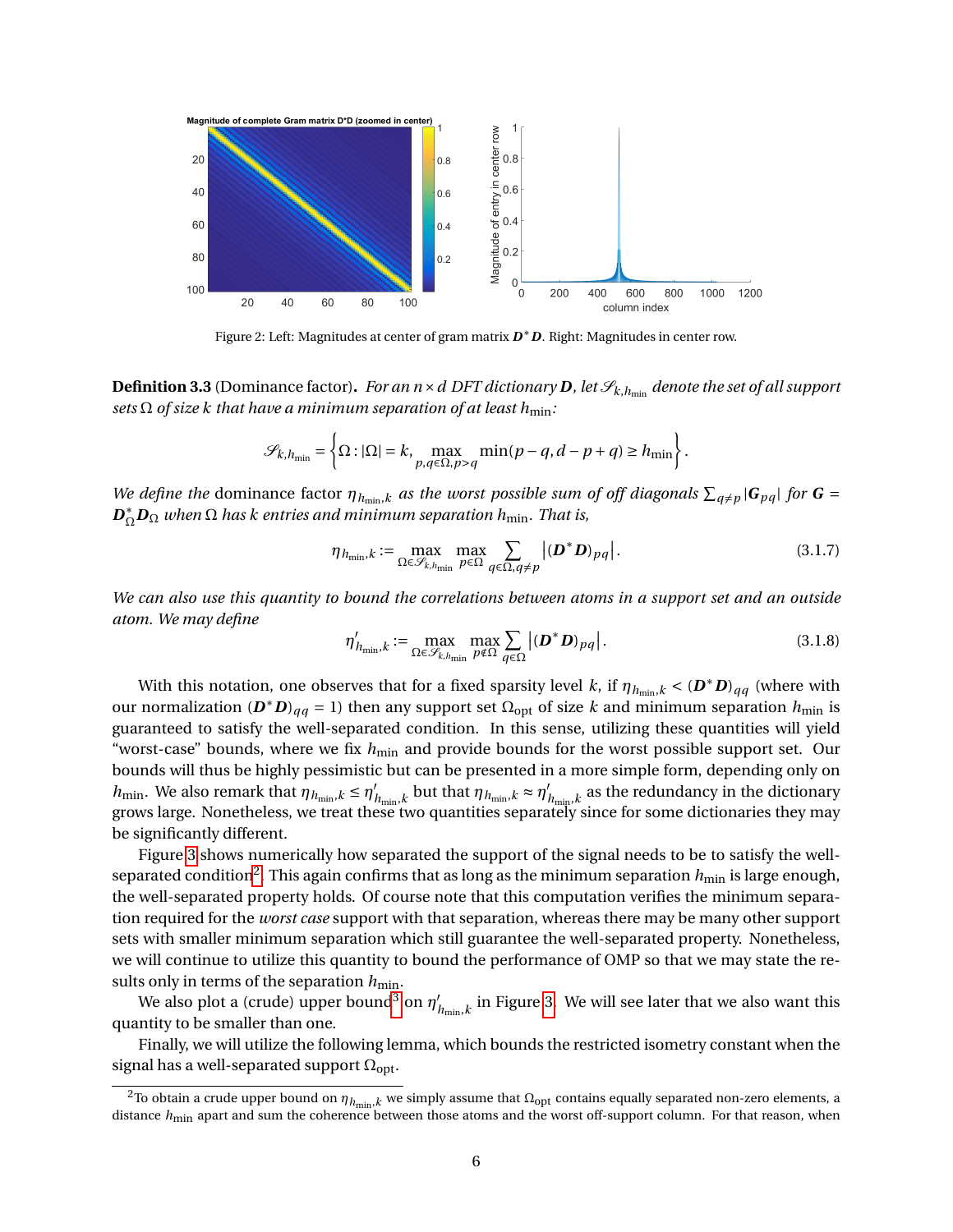<span id="page-7-0"></span>

Figure 3: Dictionary  $D$  is 256 × 1024 overcomplete DFT. Left: upper bound on the dominance factor  $\eta_{h_{\min},k}$  for support size *k* and minimum separation *h*min. Horizontal line shows value of diagonal entry. When curve falls below horizontal line the well-separated property is guaranteed to hold. Right: upper bound on *η* 0  $n_{\min,k}$  as a function of  $n_{\min,k}$ 

**Lemma 3.4.** *D satisfies the following variant of the Restricted Isometry Property* [\(1.0.1\)](#page-2-1) *with parameters*  $(k, \delta_k)$ :

$$
(1 - \delta_k) ||\boldsymbol{\alpha}||_2^2 \le ||\boldsymbol{D}\boldsymbol{\alpha}||_2^2 \le (1 + \delta_k) ||\boldsymbol{\alpha}||_2^2
$$
\n(3.1.9)

*for any well-separated k-sparse vector α. In particular, if the minimum separation distance between the nonzeros of*  $\alpha$  *is denoted by h*<sub>min</sub>*, then* 

$$
\delta_k \le \eta_{h_{\min},k},\tag{3.1.10}
$$

*where*  $\eta_{h_{\min},k}$  *is defined in* [\(3.1.7\)](#page-6-2).

*Proof.* Fix a signal  $\alpha$  with well-separated support  $\Omega = \Omega_{\rm opt}$ , set  $G := D_{\Omega}^* D_{\Omega}$  and let  $g_{pq}$  be the entries of *G*. According to the Gershgorin circle theorem [\[Ger31\]](#page-12-12), for every singular value *λ<sup>i</sup>* of *G*, we have

$$
1 - R_p \le \lambda_i \le 1 + R_p \tag{3.1.11}
$$

for some  $p \in \Omega$ , where  $R_p = \sum_{q \neq p} |g_{pq}|$  is the radius of the Gershgorin disc. By definition,

$$
\|\mathbf{G} - \mathbf{Id}\|_{2} = \max_{i} (\lambda_{i} - 1) \le \max_{p \in \Omega} R_{p} = \max_{p \in \Omega} \sum_{q \in \Omega, q \ne p} |g_{pq}|.
$$
 (3.1.12)

Since we know the minimum distance (with respect to the full dictionary *D*) between any two columns in  $D_{\Omega_{\text{out}}}$  is  $h_{\text{min}}$ , then we have by the definition [\(3.1.7\)](#page-6-2) that

$$
\|\boldsymbol{G} - \boldsymbol{Id}\|_2 = \max_{p \in \Omega} \sum_{q \in \Omega, q \neq p} |g_{pq}| \le \eta_{h_{\min}, k}.
$$
\n(3.1.13)

 $\Box$ 

Lastly, the following observation proves the claim:

$$
\|\boldsymbol{G}-\boldsymbol{Id}\|_2=\sup_{\|\boldsymbol{\alpha}\|_2=1}|\langle(\boldsymbol{D}_{\Omega_{opt}}^*\boldsymbol{D}_{\Omega_{opt}}-\boldsymbol{Id})\boldsymbol{\alpha},\boldsymbol{\alpha}\rangle|=\sup_{\|\boldsymbol{\alpha}\|_2=1}|\|\boldsymbol{D}\boldsymbol{\alpha}\|_2^2-\|\boldsymbol{\alpha}\|_2^2|\,. \tag{3.1.14}
$$

this bound is less than one, we guarantee that any support set with separation  $h_{\min}$  is well-separated.

<span id="page-7-1"></span> $3$ To bound  $\eta'$ <sub>1</sub>  $h'_{\text{min}}$ , $k$ , we first upper bound the coherence between two columns separated by a distance *h* by  $f(h) := 1/n$ .  $\frac{cs}{|h\pi/d|}$ . Then one observes that because  $f(h)$  is convex, the maximum in [\(3.1.8\)](#page-6-3) is attained when column *p* is a neighbor of an element in Ω<sub>opt</sub>. Hence  $η'$ <sub>l</sub>  $\mu_{\min,k}$  is bounded by the sum of the coherence between columns in  $\Omega_{\rm opt}$  with respect to such a column p. The bound can then be written formally as  $f(1) + \sum_{j=1}^{r} f(jh+1) + f(jh-1)$  where  $r = \lfloor (k+1)/2 \rfloor$ .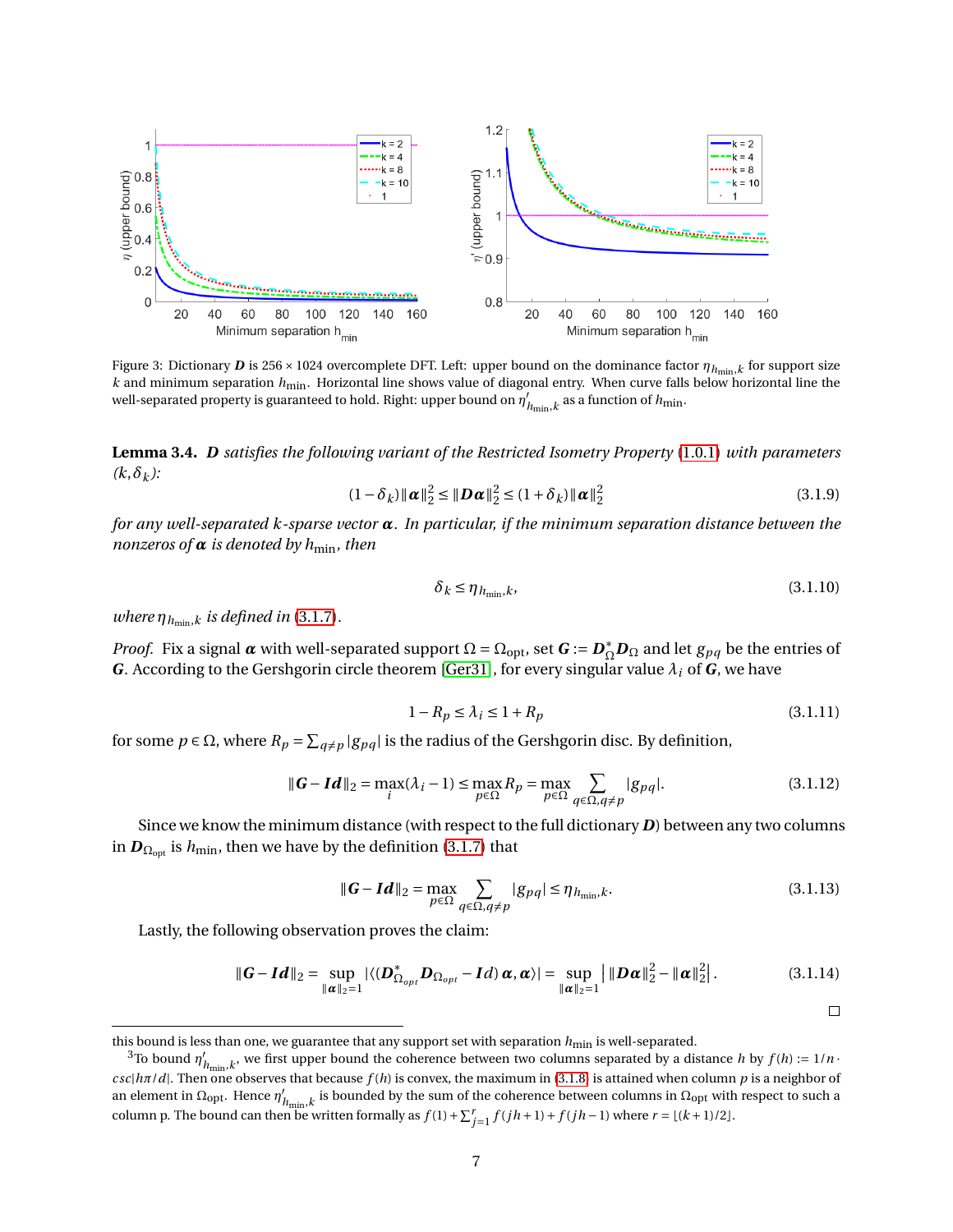#### **3.1.1 Guarantees for SSCoSaMP(OMP)**

We consider here the case when the measurements are corrupted with noise, allowing the noiseless case to follow as a special instance when the noise has norm zero. If our signal is contaminated by noise, then [\(3.1.1\)](#page-4-1) becomes

$$
\boldsymbol{x} = \sum_{i \in \Omega_{opt}} \boldsymbol{\alpha}_i \boldsymbol{\varphi}_i + \boldsymbol{e}, \ \ \|\boldsymbol{e}\|_2 \leq \varepsilon. \tag{3.1.15}
$$

We are now prepared to state our main result, which guarantees accurate recovery of well-separated signals under modest amounts of noise.

<span id="page-8-2"></span>**Theorem 3.5.** *Suppose that*  $\|\mathbf{e}\|_2 < \varepsilon$ *, and* 

$$
B(h_{\min}) := \frac{\eta'_{h_{\min},k}}{1 - \eta_{h_{\min},k}} < 1,\tag{3.1.16}
$$

<span id="page-8-0"></span>*where both terms are defined in* [\(3.1.7\)](#page-6-2) *and* [\(3.1.8\)](#page-6-3). *Then OMP (with the stopping rule*  $\|\mathbf{r}_i\|_2 \leq \varepsilon$ ) *will exactly recover* Ωopt *if the minimum magnitude of the nonzero elements of the signal α satisfies*

$$
\min_{i \in \Omega_{opt}} |\boldsymbol{\alpha}_i| \ge \frac{2\varepsilon}{1 - \eta_{h_{\min},k} - \eta'_{h_{\min},k}}.\tag{3.1.17}
$$

*Proof.* The proof of this result follows in the same fashion as the proof of [\[CW11,](#page-11-8) Prop. 1]. Denote the set of all selected indices in the first *t* iterations by  $\Omega_t$ , and by  $\Omega_t^{\star} := \Omega_{\text{opt}} \setminus \Omega_t$  the remaining coefficients of the support yet to be identified. We maintain the notation that the dictionary  $\bm{D}$  has columns  $\bm{\phi}_i$  for  $i = 1, 2, \ldots d$ .

We proceed by induction on *t*, and suppose that  $\bm{D}_{\Omega_t}$  ⊂  $\bm{D}_{\Omega_{\rm opt}}$  after *t* iterations. Define  $\mathscr{P}_t$  :=  $\bm{D}_{\Omega_t}\bm{D}_{\Omega}^\dagger$  $\frac{1}{\Omega_t}$ . Then the residual after *t* steps is

$$
\boldsymbol{r}_t = (\boldsymbol{I} - \mathcal{P}_t)\boldsymbol{y} = (\boldsymbol{I} - \mathcal{P}_t)\boldsymbol{D}\boldsymbol{\alpha} + (\boldsymbol{I} - \mathcal{P}_t)\boldsymbol{e} =: \boldsymbol{s}_t + \boldsymbol{n}_t
$$
\n(3.1.18)

where  $\mathbf{s}_t := (\mathbf{I} - \mathcal{P}_t)\mathbf{D}\boldsymbol{\alpha}$  and  $\mathbf{n}_t := (\mathbf{I} - \mathcal{P}_t)\mathbf{e}$ . Let

$$
M_t = \max_{i \in \Omega_t^{\star}} |\boldsymbol{\phi}_i^* \boldsymbol{s}_t|, \quad M'_t = \max_{i \in \Omega_{\text{opt}}^c} |\boldsymbol{\phi}_i^* \boldsymbol{s}_t|, \quad N_t = \max_i |\boldsymbol{\phi}_i^* \boldsymbol{n}_t|.
$$
 (3.1.19)

In order for OMP to select a correct index at the next iteration, we need  $\max_{i\in\Omega_t^{\star}}|\pmb{\phi}_i^*|$  $\left| \sum_{i}^{*} r_{t} \right|$  > max<sub>*i*∈Ω $_{\text{opt}}^{c}$ </sub> | $\phi_{i}^{*}$  $\int_i^* r_t$ . It suffices to require that  $M_t - M'_t > 2N_t$  since that would imply

$$
\max_{i \in \Omega_t^*} |\boldsymbol{\phi}_i^* \boldsymbol{r}_t| \ge M_t - N_t > M'_t + N_t \ge \max_{i \in \Omega_{\text{opt}}^c} |\boldsymbol{\phi}_i^* \boldsymbol{r}_t|.
$$
\n(3.1.20)

We utilize the following lemma.

**Lemma 3.6.** *[\[Tro04,](#page-12-13) Proof of Theorem 4.2] In our notation,*  $B(h_{\text{min}})M_t > M_t^t$  *for all t.* 

By this lemma,  $M_t - M'_t > (1 - B(h_{\min}))M_t$ . Hence it suffices to require  $M_t > \frac{2}{1 - B(h_{\min})} N_t$  for OMP to select a correct index. Then we have by definition of  $\Omega_t^{\star}$ ,

$$
M_t = \|\mathbf{D}_{\Omega_t^{\star}}^* \mathbf{s}_t\|_{\infty} = \|\mathbf{D}_{\Omega_t^{\star}}^* (\mathbf{I} - \mathscr{P}_t) \mathbf{D} \boldsymbol{\alpha}\|_{\infty} = \|\mathbf{D}_{\Omega_t^{\star}}^* (\mathbf{I} - \mathscr{P}_t) \mathbf{D}_{\Omega_t^{\star}} \boldsymbol{\alpha}_{\Omega_t^{\star}}\|_{\infty}.
$$
 (3.1.21)

The following lemma allows us to relate the above expression to  $\boldsymbol{D}_C^*$  $\stackrel{*}{\Omega}_{\rm opt}\bm{D}_{\Omega_{\rm opt}}.$ 

<span id="page-8-1"></span>Lemma 3.7. *[\[CW11,](#page-11-8) Lemma 5] In our notation,*  $\lambda_{\min}\bigl[\bm{D}_\Omega^*\bigr]$  $\mathbb{E}_{\Omega_{\mathrm{opt}}} \boldsymbol{D}_{\Omega_{\mathrm{opt}}} \Big] \leq \lambda_{\mathrm{min}} \Big( \boldsymbol{D}_{\Omega}^* \Big)$  $\sum_{\Omega_t^{\star}}^{\ast} (\boldsymbol{I} - \mathscr{P}_t) \boldsymbol{D}_{\Omega_t^{\star}} \bigg).$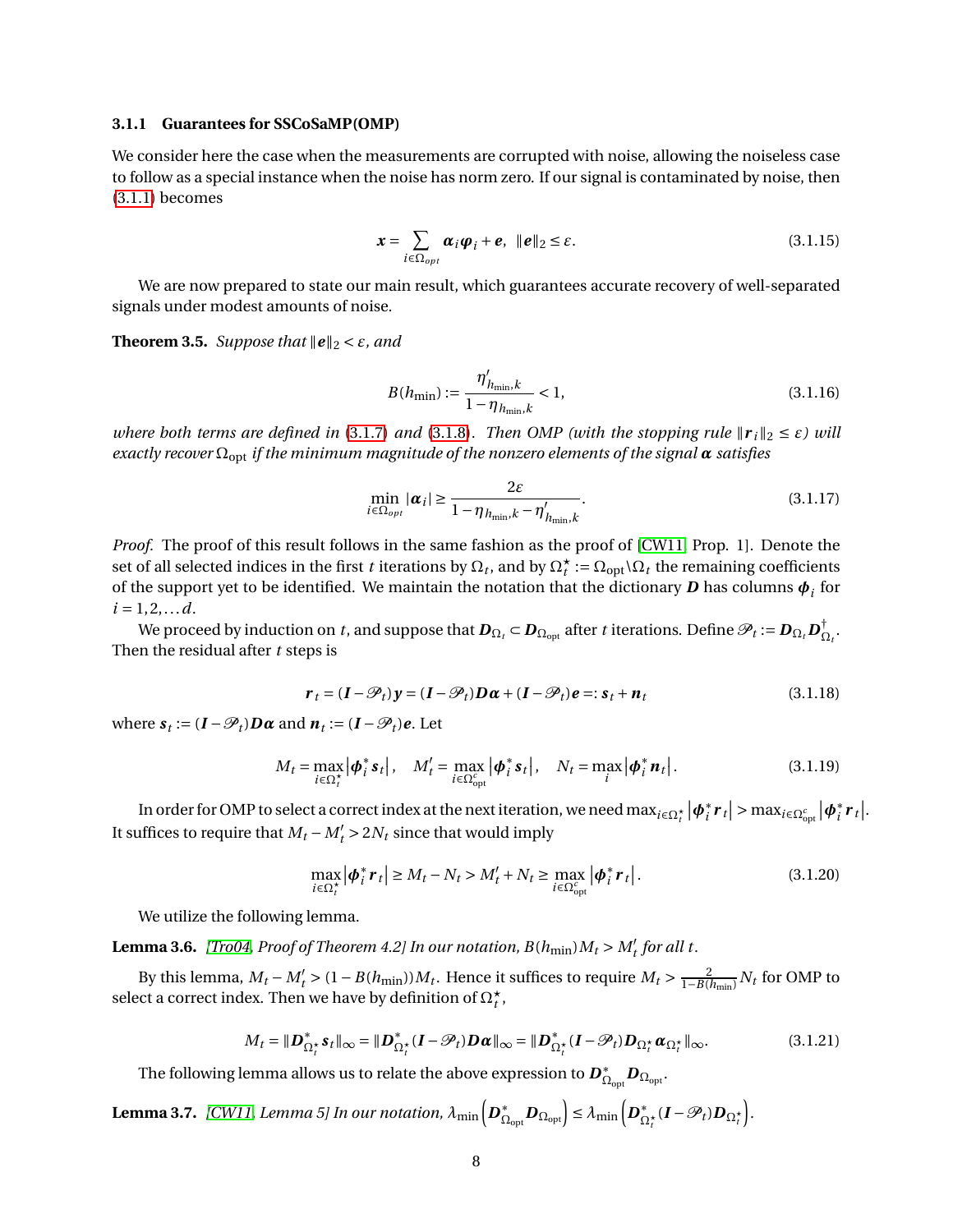Thus we can bound,

$$
\|\mathbf{D}_{\Omega_t^*}^*(\mathbf{I} - \mathscr{P}_t)\mathbf{D}_{\Omega_t^*}\boldsymbol{\alpha}_{\Omega_t^*}\|_2 \ge \lambda_{\min}(\mathbf{D}_{\Omega_{\text{opt}}}^*\mathbf{D}_{\Omega_{\text{opt}}})\|\boldsymbol{\alpha}_{\Omega_t^*}\|_2. \tag{3.1.22}
$$

Combining this with the fact that  $|\Omega_t^{\star}| = k - t$ , we have

$$
M_t \ge \frac{1}{\sqrt{k-t}} \|\mathbf{D}_{\Omega_t^{\star}}^* \mathbf{s}_t\|_2 = \frac{1}{\sqrt{k-t}} \|\mathbf{D}_{\Omega_t^{\star}}^* (I - \mathcal{P}_t) \mathbf{D}_{\Omega_t^{\star}} \boldsymbol{\alpha}_{\Omega_t^{\star}}\|_2 \ge \frac{\lambda_{\min}(\mathbf{D}_{\Omega_{\text{opt}}}^* \mathbf{D}_{\Omega_{\text{opt}}})}{\sqrt{k-t}} \|\boldsymbol{\alpha}_{\Omega_t^{\star}}\|_2. \tag{3.1.23}
$$

Therefore, for the sufficient condition  $M_t - M'_t > 2N_t$  to hold, it is enough that

$$
\|\boldsymbol{\alpha}_{\Omega_t^{\star}}\|_2 > \frac{2\sqrt{k-t}N_t}{(1-B(h_{\min}))\lambda_{\min}(\boldsymbol{D}_{\Omega_{\text{opt}}}^{\star}\boldsymbol{D}_{\Omega_{\text{opt}}})}.
$$
\n(3.1.24)

Since  $\|\boldsymbol{e}\|_2 \leq \varepsilon$ ,

$$
\|\boldsymbol{n}_t\|_2 = \|(I - \mathcal{P}_t)\boldsymbol{e}\|_2 \le \|\boldsymbol{e}\|_2 \le \varepsilon. \tag{3.1.25}
$$

Thus for any column  $\phi_i$  of *D*,

$$
|\phi_i^* n_t| \leq ||\phi_i||_2 ||n_t||_2 \leq \varepsilon, \tag{3.1.26}
$$

<span id="page-9-0"></span>which implies that  $N_t \leq \varepsilon$ . Since  $\lambda_{\min}(\boldsymbol{D}_{\Omega}^*)$  $\sum_{\text{O} \text{opt}}^*$   $\bm{D}_{\text{O} \text{opt}}$ ) ≥  $1 - \eta_{h_{\text{min}},k}$  by Lemma [3.4,](#page-6-4) we have that

$$
\|\alpha_{\Omega_t^{\star}}\|_2 \ge \frac{2\sqrt{k-t}\varepsilon}{(1 - B(h_{\min}))(1 - \eta_{h_{\min},k})} = \frac{2\sqrt{k-t}\varepsilon}{(1 - \eta_{h_{\min},k} - \eta'_{h_{\min},k})}
$$
(3.1.27)

suffices to ensure that a correct index will be selected at this step. Observing that  $|\Omega_t^{\star}| = k - t$  yields the desired condition [\(3.1.17\)](#page-8-0).

It remains to argue that the stopping criterion is sufficient for termination. It suffices to show that at each step OMP doesn't stop early – that with this stopping criterion it runs the full *k* iterations. Equivalently, we want to show that for  $t < k$ ,  $\|\mathbf{r}_t\|_2 > \varepsilon$ . We observe that

$$
\|\boldsymbol{r}_t\|_2 = \|(\boldsymbol{I} - \mathcal{P}_t)\boldsymbol{D}\boldsymbol{\alpha} + (\boldsymbol{I} - \mathcal{P}_t)\boldsymbol{e}\|_2
$$
  
\n
$$
\geq \|( \boldsymbol{I} - \mathcal{P}_t)\boldsymbol{D}\boldsymbol{\alpha}\|_2 - \|(\boldsymbol{I} - \mathcal{P}_t)\boldsymbol{e}\|_2
$$
  
\n
$$
\geq \|(\boldsymbol{I} - \mathcal{P}_t)\boldsymbol{D}_{\Omega_t^*}\boldsymbol{\alpha}_{\Omega_t^*}\|_2 - \varepsilon.
$$
\n(3.1.28)

Again using Lemma [3.7](#page-8-1) along with [\(3.1.27\)](#page-9-0), we have for  $t \leq k$ ,

$$
\begin{aligned} || (I - \mathscr{P}_t) D_{\Omega_t^{\star}} \alpha_{\Omega_t^{\star}} ||_2 &\geq \lambda_{\min} (D_{\Omega_{\text{opt}}}^{\star} D_{\Omega_{\text{opt}}}) || \alpha_{\Omega_t^{\star}} ||_2 \\ &\geq \lambda_{\min} (D_{\Omega_{\text{opt}}}^{\star} D_{\Omega_{\text{opt}}}) \frac{2\sqrt{k - t\epsilon}}{(1 - B(h_{\min}))\lambda_{\min} (D_{\Omega_{\text{opt}}}^{\star} D_{\Omega_{\text{opt}}})} \\ &= \frac{2\sqrt{k - t\epsilon}}{(1 - B(h_{\min}))} > 2\epsilon. \end{aligned}
$$

Thus, until  $|\Omega_t^{\star}| = k - t = 0$  (i.e. until we have identified all of the support), as desired we have

$$
\|\mathbf{r}_t\|_2 > 2\varepsilon - \varepsilon = \varepsilon. \tag{3.1.29}
$$

 $\Box$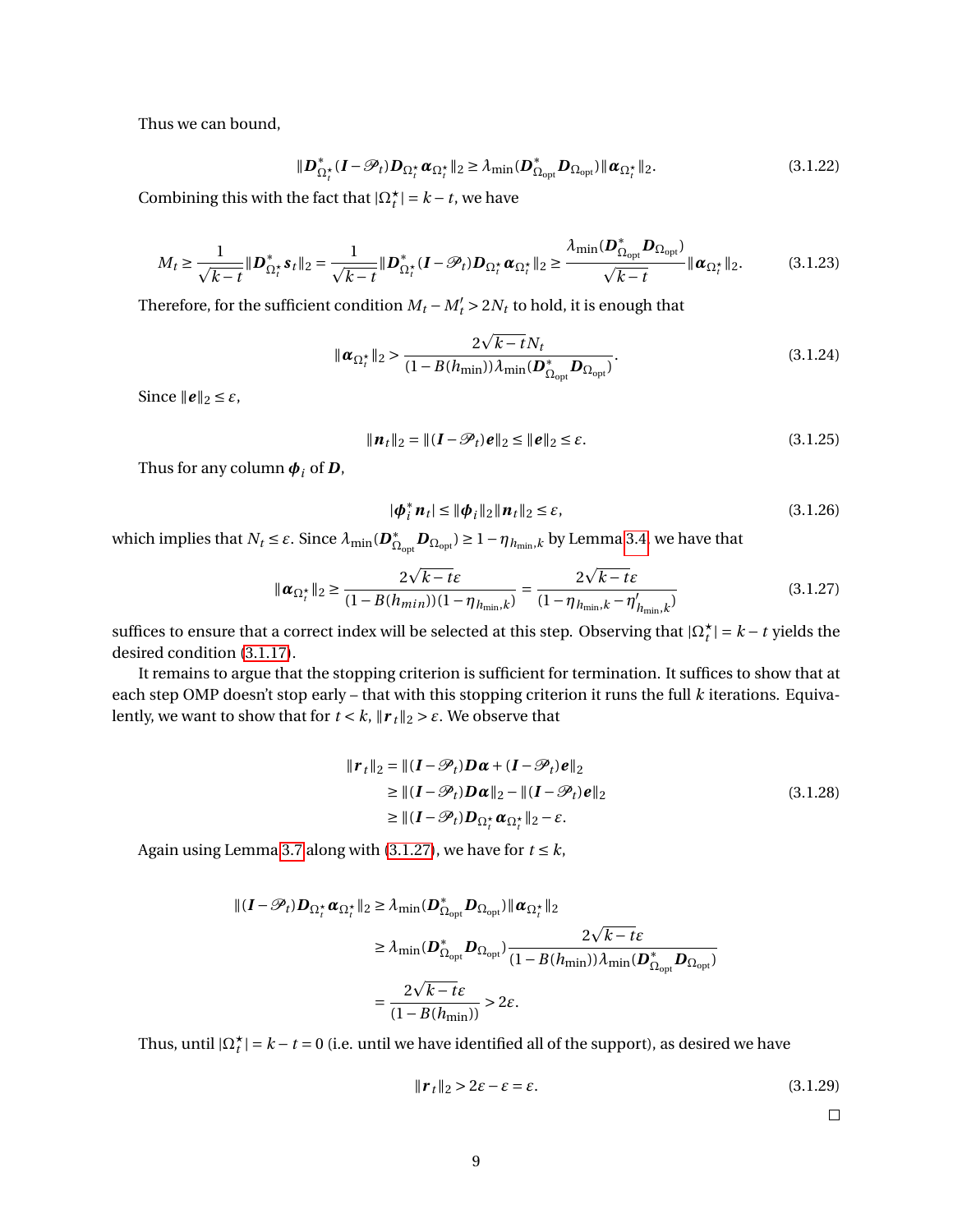We again numerically display the bounds required by Theorem [3.5.](#page-8-2) For dimensions  $n = 256$ ,  $d =$ 1024, noise level  $\varepsilon = 10^{-3}$ , and again using the same bounds on  $\eta_{h_{\text{min}},k}$  and  $\eta'_{j}$  $\mathcal{U}_{h_{\min},k}$  as described above, we empirically show several bounds with increasing sparsity levels in Figure [4.](#page-10-0)

<span id="page-10-0"></span>

Figure 4: Dictionary is 256 × 1024 DFT. Left: Plot of upper bound on  $B(h_{\text{min}})$  vs minimum separation for various sparsity levels. When the curve falls below 1 (dotted line), Theorem [3.5](#page-8-2) guarantees that OMP provides accurate recovery. Right: Lower bound on non-zeros in signal *<sup>α</sup>* as in Theorem [3.5](#page-8-2) when noise is bounded by 10−<sup>3</sup> as a function of minimum separation *h*min.

#### **3.2 SSCoSaMP(L1)**

We conclude with a simple argument showing that the  $\ell_1$ -minimization method can provide a set of good near-optimal projection components  $\mathcal{S}_D(x, k)$  even if **D** is an overcomplete dictionary (partial DFT again for simplicity) under the condition that the signal is well-separated. We will utilize an immediate corollary of [\[CFG14\]](#page-11-9).

**Corollary 3.8.** *[\[CFG14\]](#page-11-9) Consider the program*

<span id="page-10-1"></span>
$$
\underset{\tilde{x}}{\operatorname{argmin}} \|\tilde{x}\|_1 \ \text{subject to } \boldsymbol{F}_n \tilde{x} = \boldsymbol{F}_n \boldsymbol{x},\tag{3.2.1}
$$

*where*  $F_n$  *is the partial Fourier matrix in a low-pass band*  $[-f_{lo}, f_{lo}]$ *. Then if*  $T \subset \{0, 1, ..., N - 1\}$  *is the support of*  ${x_t}_{t=0}^{N-1}$  *obeying* 

$$
\min_{t, t' \in T : t \neq t'} \frac{1}{N} |t - t'| \ge 2/f_{lo},\tag{3.2.2}
$$

*the solution to* [\(3.2.1\)](#page-10-1) *is exact,*  $\tilde{x} = x$ *.* 

In our context, the overcomplete dictionary  $D$  can only collect the lowest  $2f_{lo} + 1$  frequencies. When the dictionary **D** has dimension  $n \times d$  with  $n \le d$ , **Dx** only gives the spectrum of **x** in the frequency range  $\left[-\frac{n}{2}\right]$  $\frac{n}{2}, \frac{n}{2}$  $\frac{n}{2}$ ]. Here then,  $\frac{n}{2} = f_{lo}$ . Therefore  $\bm{D}$  acts as a low-pass filter in our problem and we seek to recover  $\alpha$  by only knowing parts of the spectrum of  $\alpha$ . We can thus translate the above result to the context of SSCoSaMP projections.

**Corollary 3.9.** Let *D* be an  $n \times d$  ( $n \le d$ ) overcomplete DFT dictionary that gives the Fourier transform of *a vector in the frequency domain*  $[-f_{lo}, f_{lo}] := [-n/2, n/2]$ *. Suppose x has a k-sparse expansion in* **D***, i.e.*  $x = D\alpha$  *where*  $\alpha$  *has support*  $T$  *with*  $|T| \leq k$ *. If the support obeys* 

$$
\min_{t, t' \in T : t \neq t'} \frac{1}{d} |t - t'| \ge 2/f_{lo}
$$
\n(3.2.3)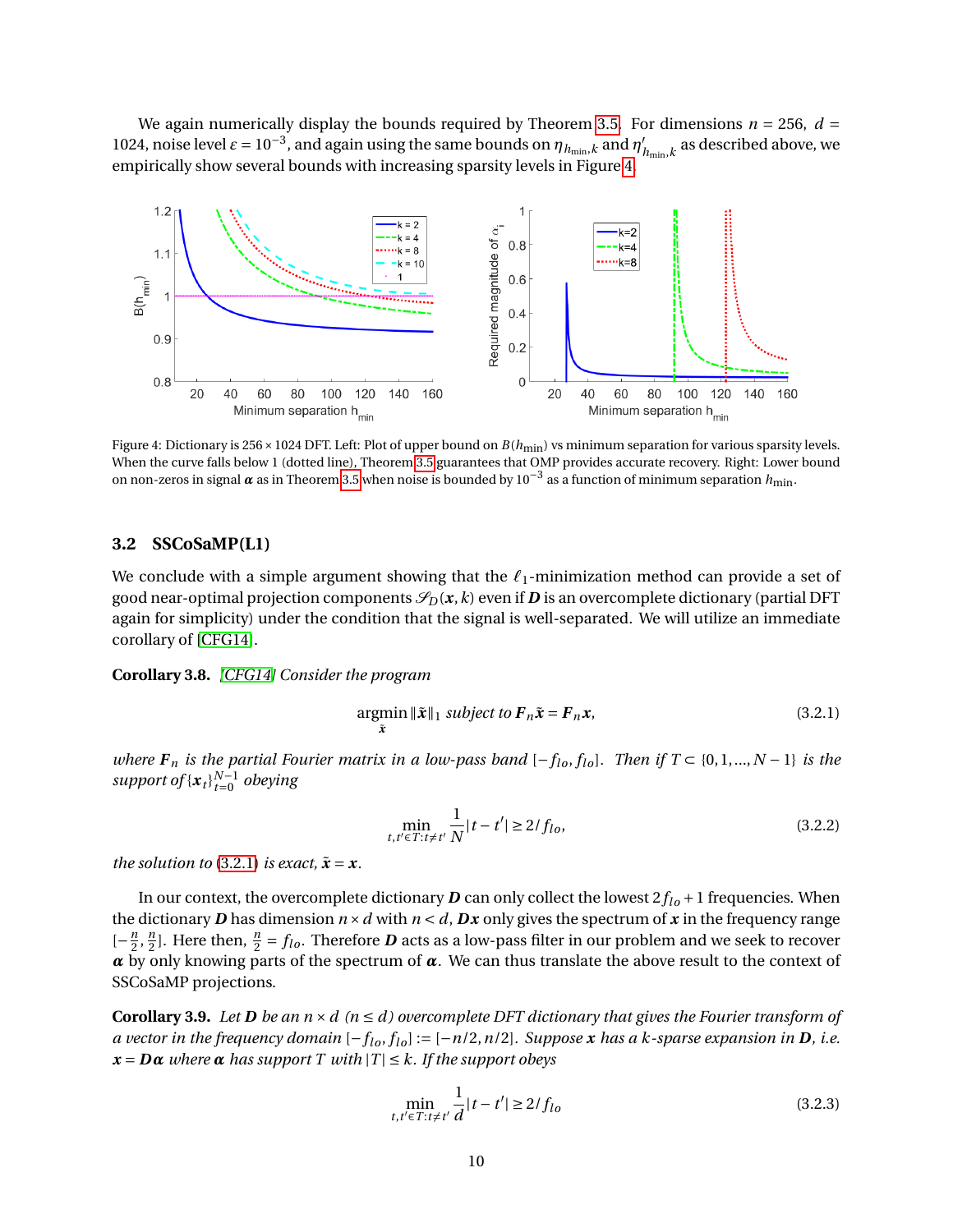$$
\underset{\hat{\boldsymbol{\alpha}}}{\operatorname{argmin}} \|\hat{\boldsymbol{\alpha}}\|_1 \ \text{subject to} \ \boldsymbol{D}\hat{\boldsymbol{\alpha}} = \boldsymbol{x} \tag{3.2.4}
$$

*is exact* ( $\hat{\alpha} = \alpha$ ) and can thus be used as a projection within SSCoSaMP.

This result provides theoretical backing to the behavior observed by SSCoSaMP(*`*1) in Figure [1.](#page-4-0)

# **4 Conclusion**

In this work we study the behavior of several classical CS methods as approximate projections within a greedy signal space method. It has been observed that the accuracy of the methods in this setting depends heavily on the signal structure, even though their classical recovery guarantees are independent of signal structure. Here, we analyze the behavior of these approaches when the dictionary may be highly overcomplete and thus does not satisfy typical properties like the RIP or incoherence. We prove that two of the methods, under specific assumptions on the signal structure, can be used as accurate approximate projections. Our analysis thus provides theoretical backing to explain the observed phenomena. It would be useful future work to study additional methods, like the CoSaMP method which we conjecture can serve as an approximate projection when the signal has a clustered support.

### **References**

- <span id="page-11-3"></span>[BD09] T. Blumensath and M. E. Davies. Iterative hard thresholding for compressed sensing. *Appl. Comput. Harmon. A.*, 27(3):265–274, 2009.
- <span id="page-11-7"></span>[CENR10] E. J. Candès, Y. C. Eldar, D. Needell, and P. Randall. Compressed sensing with coherent and redundant dictionaries. *Appl. Comput. Harmon. A.*, 31(1):59–73, 2010.
- <span id="page-11-9"></span>[CFG14] E. J. Candès and C. Fernandez-Granda. Towards a mathematical theory of super-resolution. *Commun. Pur. Appl. Math.*, 67(6):906–956, 2014.
- <span id="page-11-1"></span>[CRT06] E. J. Candès, J. Romberg, and T. Tao. Stable signal recovery from incomplete and inaccurate measurements. *Commun. Pur. Appl. Math.*, 59(8):1207–1223, 2006.
- <span id="page-11-2"></span>[CRVT05] E. J. Candès, M. Rudelson, R. Vershynin, and T. Tao. Error correction via linear programming. *46th Annual Symp. Found. Computer Science*, pages 668–681, 2005.
- <span id="page-11-0"></span>[CT05] E. J. Candès and T. Tao. Decoding by linear programming. *IEEE T. Inform. Theory*, 51:4203– 4215, 2005.
- <span id="page-11-8"></span>[CW11] T. Cai and L. Wang. Orthogonal matching pursuit for sparse signal recovery with noise. *Information Theory, IEEE Transactions*, 57:4680–4688, 2011.
- <span id="page-11-6"></span>[DNW12] M. Davenport, D. Needell, and M. B. Wakin. Signal space CoSaMP for sparse recovery with redundant dictionaries. *IEEE T. Inform. Theory*, 59(10):6820, 2012.
- <span id="page-11-5"></span>[DW12] M. A. Davenport and M. B. Wakin. Compressive sensing of analog signals using discrete prolate spheroidal sequences. *Appl. Comput. Harmon. A.*, 33(3):438–472, 2012.
- <span id="page-11-4"></span>[Fou] S. Foucart. Dictionary-sparse recovery via thresholding-based algorithms. *J. Fourier Anal. Appl.* To appear.